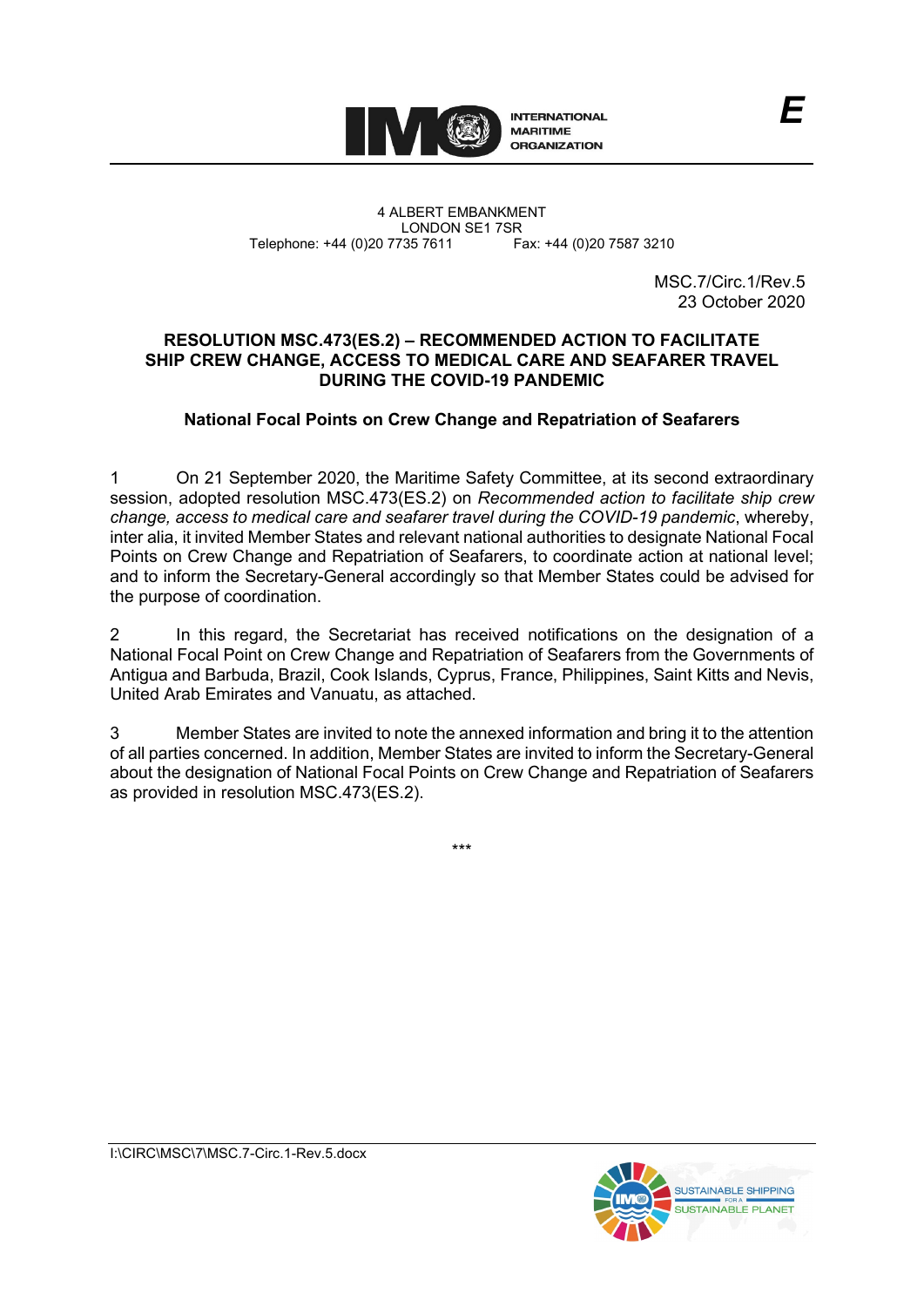### **ANNEX**

## **NATIONAL FOCAL POINTS ON CREW CHANGE AND REPATRIATION OF SEAFARERS**

### **ANTIGUA AND BARBUDA**

Department of Marine Services and Merchant Shipping Technical Division

| Telephone: | +1 268 462 1273         |
|------------|-------------------------|
| Fax:       | +1 268 462 4358         |
| Email:     | technical@abregistry.ag |

#### **BRAZIL**

Ms. Ana Paula Santos da Silva Coordinator of the National Immigration Council of Migration Department

| Telephone: | +55 61 2025 3082     |
|------------|----------------------|
|            | +55 61 2025 3482     |
| Email:     | ana.santos@mj.gov.br |

### **COOK ISLANDS**

Ms. Moeroa Mamanu-Matheson

Postal address: P.O. Box 882, Rarotonga, Cook Islands Telephone:<br>Fmail<sup>.</sup> moeroa@maritimecookislands.com

#### **CYPRUS**

Deputy Ministry of Shipping

Visitors address: Kyllinis Street, 4007 Mesa Geitonia, Limassol, Cyprus Postal address: P.O. Box 56193, 3305 Limassol, Cyprus Telephone: +357 25 848 269 +357 99 642 801 Fax: +357 25 848 200<br>Email: crewchanges@dr [crewchanges@dms.gov.cy](mailto:crewchanges@dms.gov.cy)

#### **FRANCE**

French International Register Office

|            | Postal address: 5, place Sadi Carnot, 13002 Marseille, France |
|------------|---------------------------------------------------------------|
| Telephone: | +33 486 946 756                                               |
| Fax:       | +33 764 438 431                                               |
| Email:     | rif.crise@developpement-durable.gouv.fr                       |